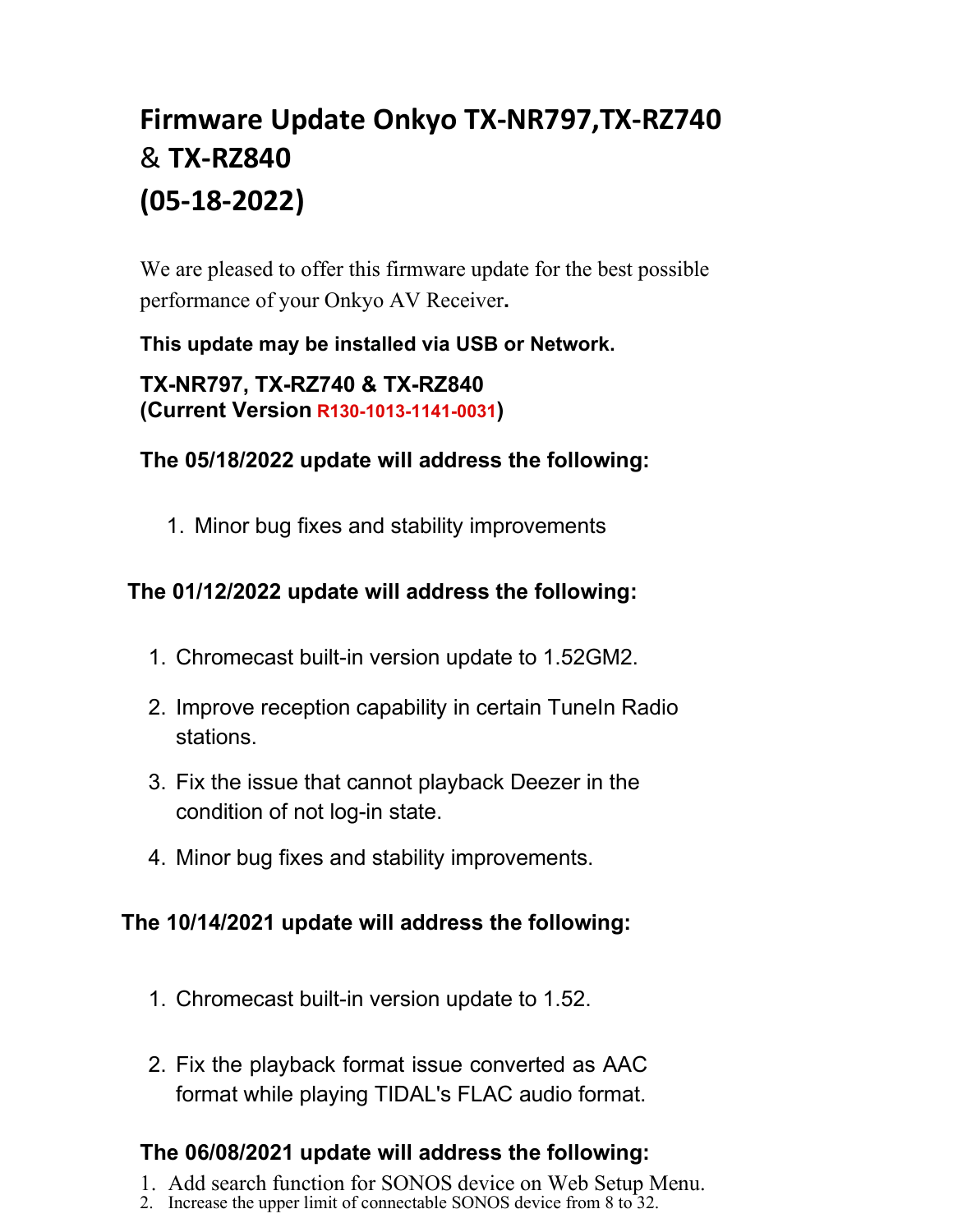3. Fix the issue which the error of when accessing Web Setup Menu via OvrC HUB.

# **Previous Update**

**The 12/22/2020 update will address the following:**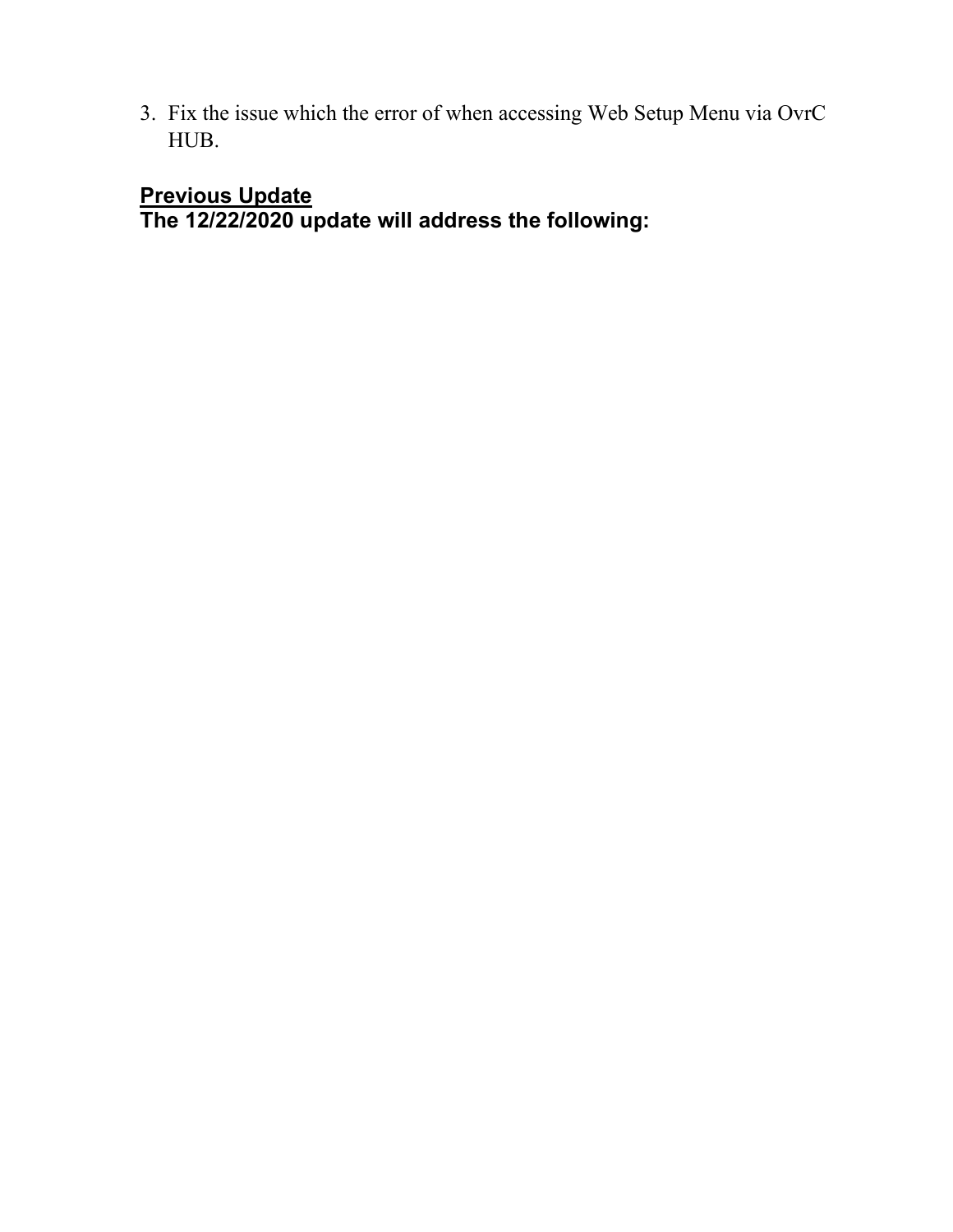- 1. Update Chromecast built-in version to 1.44.
- 2. Support ALLM "Auto Low Latency Mode".
- 3. Fix the issue that cannot display the logo of certain TuneIn Radio stations.
- 4. Improve reception capability in certain TuneIn Radio stations.

# **The 10/28/2020 update will address the following:**

1. Enhance network security.

"username" and "password" will be required to use Web Setup feature after this update.\*

\*Please refer to the link below for more details.

https://www.onkyo.com/manual/sup/upd/websetup\_onk.pdf

2. Change login method of TIDAL for enhancing security.\*

\*Please refer to the link below for more details. https://www.onkyo.com/manual/sup/upd/tidal\_onk.pdf

3. Add "Center Spread"setting for Dolby signals.\*

\*Please refer to the link below for more details.

https://www.onkyo.com/manual/sup/upd/centerspread\_onk.pdf

4. Minor bug fixes and improvements stability.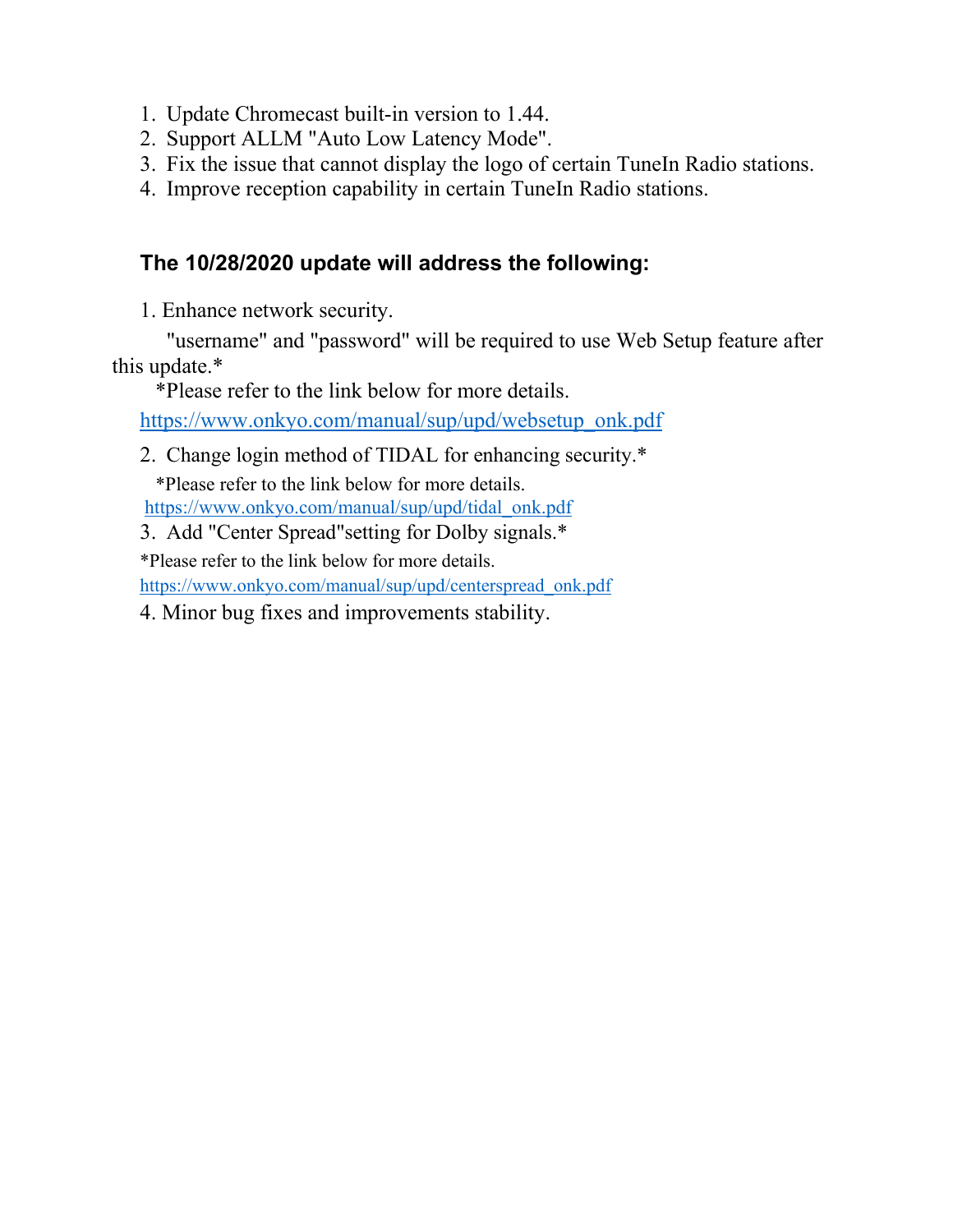**The 08/04/2020 update will address the following:**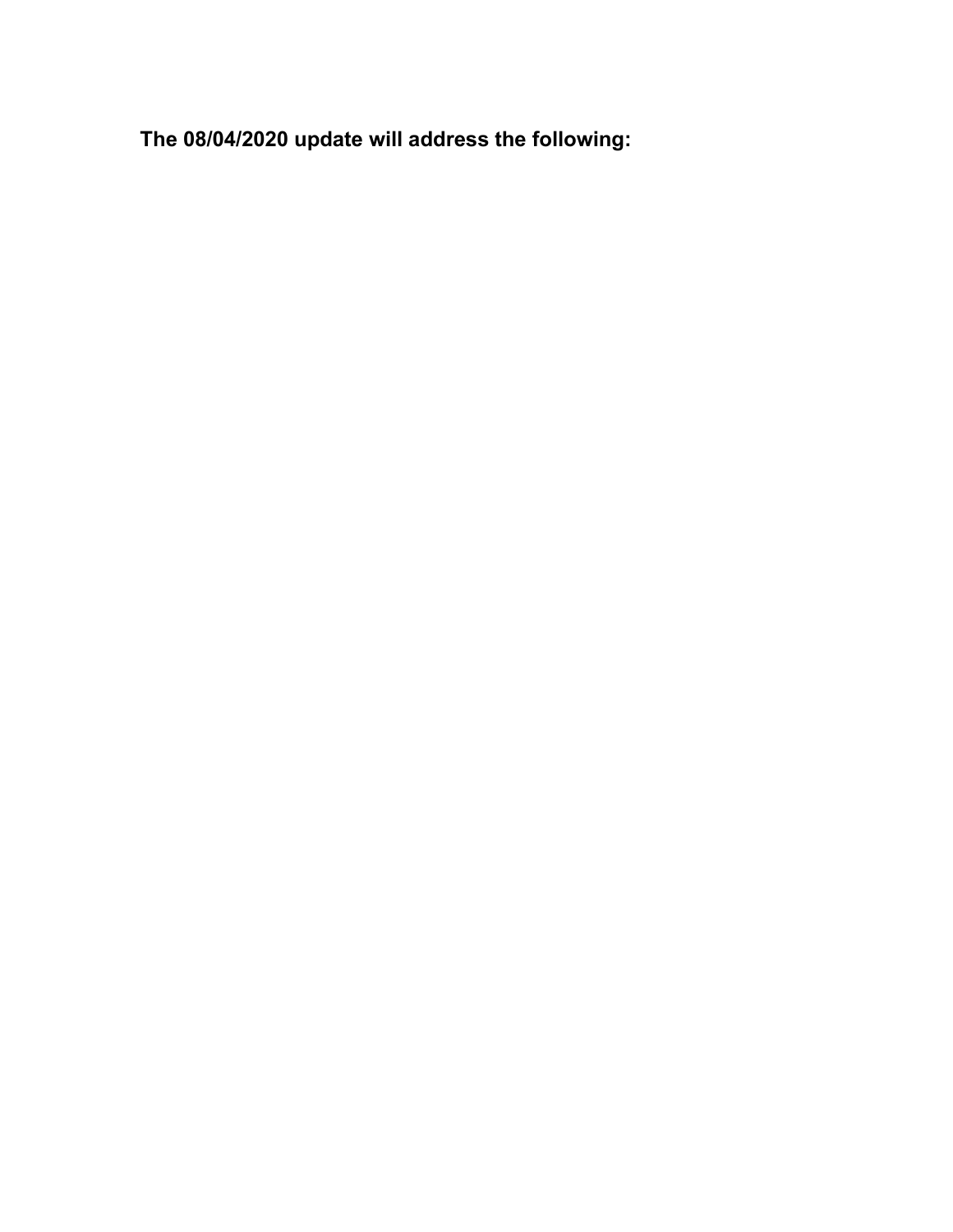- 1. Support "Critical Listening mode of DTS Play-Fi"
- 2. Unlock IP/Serial/IR/Front Panel volume controls if using Sonos "Volume Pass-Through" feature
- 3. Minor bug fixes and improvements stability.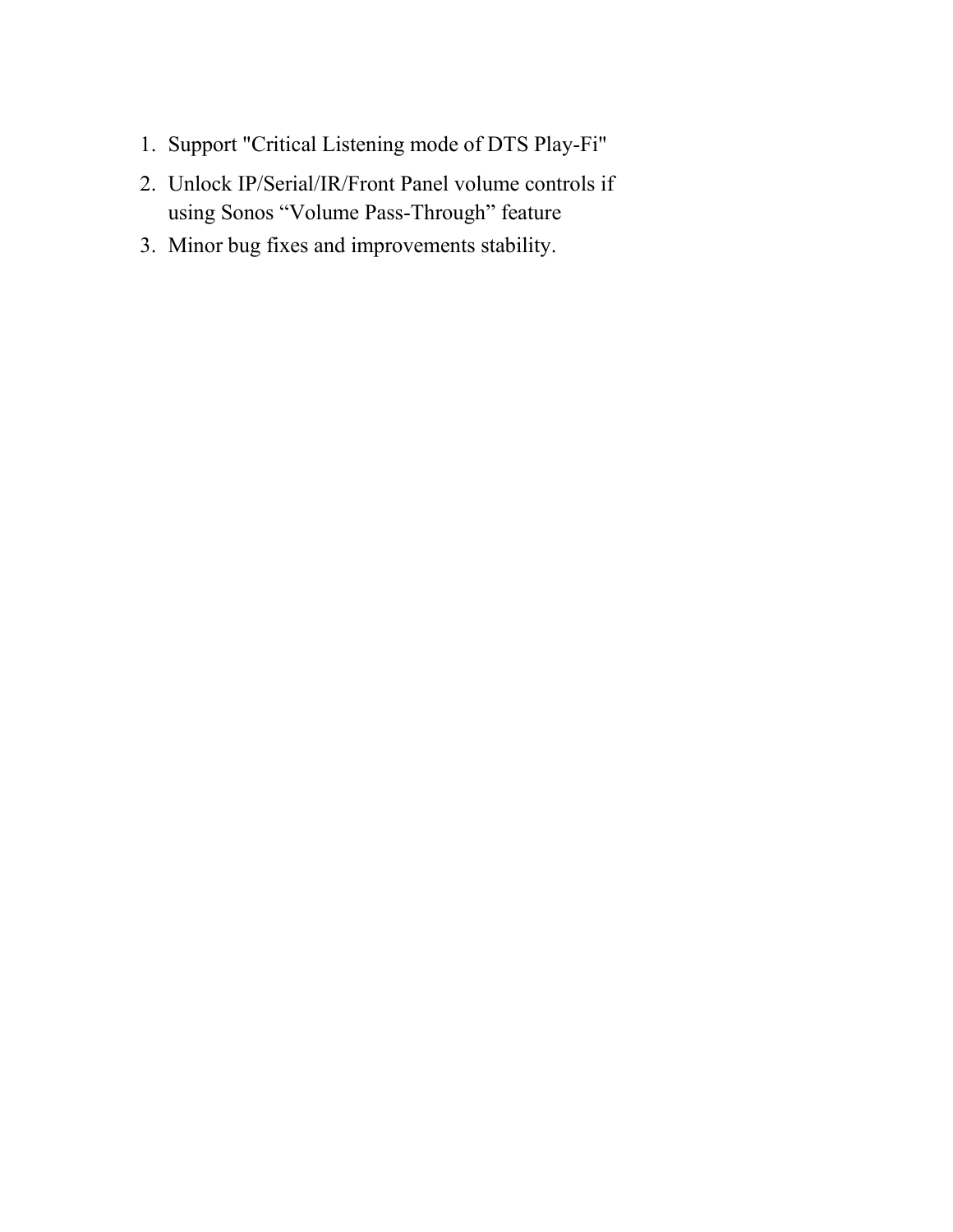## **The 03/12/2020 update will address the following:**

1. Support "Volume Pass Through" mode for Sonos.\*

\* For details about updated function, please refer to the link below. https://www.onkyo.com/manual/txnr595/supple\_ 595.pdf

- 2. Update Chromecast built-in version to 1.40.
- 3. Improve the list viewing for ''Albums/ Artists/ Songs'' in My Music of Amazon Music.
- 4. Fix the issue of Bluetooth connection with certain iOS devices.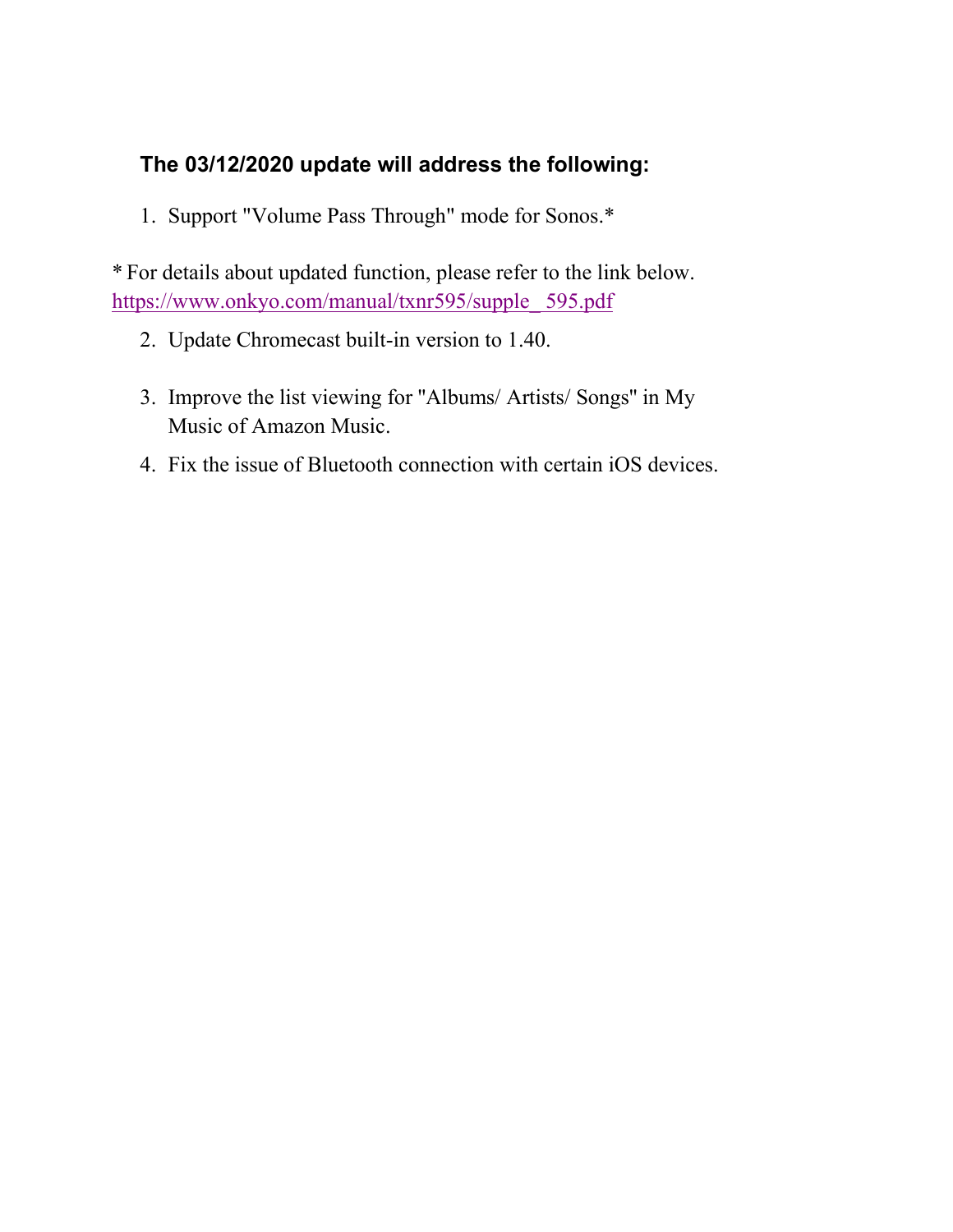#### **The 12/17/2019 update will address the following:**

1. Support 'Works with Alexa'.\*

2. Support control of multiple Sonos Connect.\*

3. \*For detail about updated function, please refer to the link below. https://integraworldwide.com/manual/drx23/supple\_23.pdf

4. Minor bug fixes and improvements stability.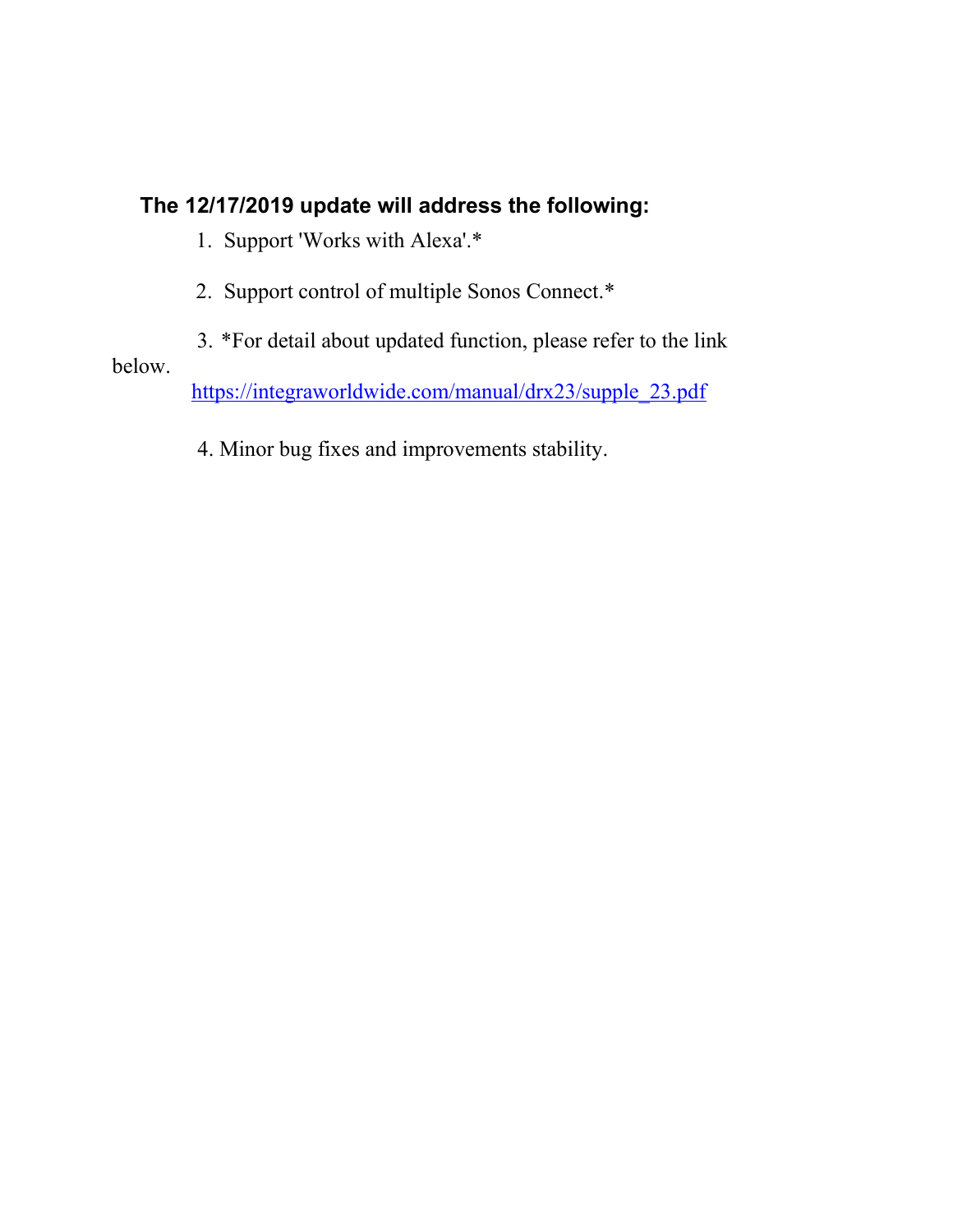## **The 08/01/2019 update will address the following:**

- 1. Support IMAX Enhanced.\*
- 2. Support Dolby Atmos Height Virtualizer.\*
- 3. \*For detail about updated function, please refer to the link below.

https://www.onkyo.com/manual/txnr595/supple\_595.pdf

- 4. Update Chromecast built-in version to 1.36.
- 5. Improve playback stability for FLAC files.
- 6. Change maximum value of My Input Volume from 50 to 80.

# **The 4/18/2019 update will address the following:**

1. Minor bug fixes and improvements stability.

To check if your firmware is the latest version, go in to Setup -> Misc. - > Firmware Update and check the version number. If any of the numbers differ from the latest version available, please update your unit.

# *Update via USB storage*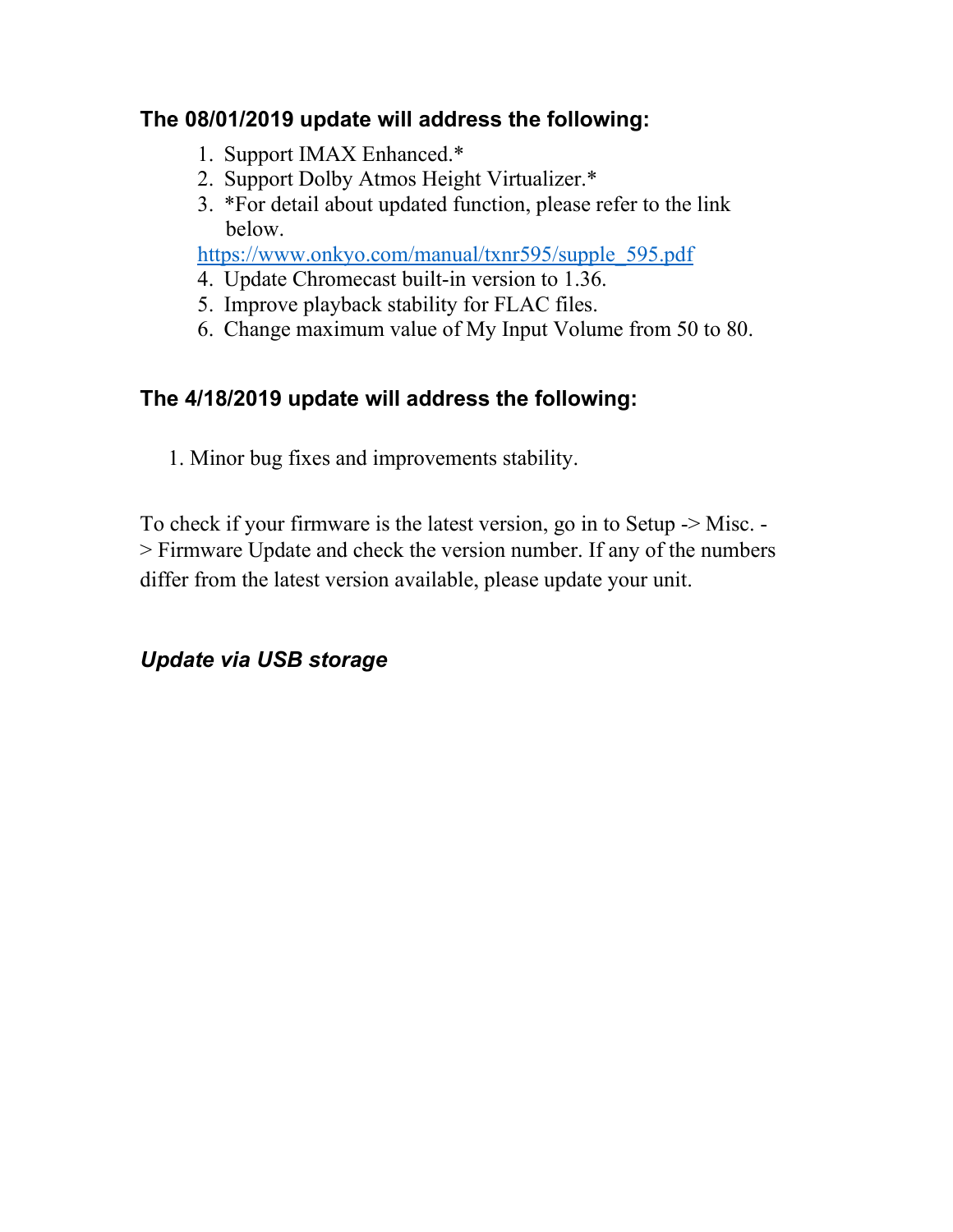Note: Please remove the wired/wireless connection before updating through USB. Please prepare a USB storage device such as a USB flash memory stick. You need at least 128 MB of available space to update the firmware. Please unpack the ZIP file onto an empty USB Stick that has been formatted with the FAT file system.

We hope you enjoy the improved functionality this update provides to your AV Receiver.

# **Precautions for the Firmware Update**

Please read the update instructions carefully before beginning.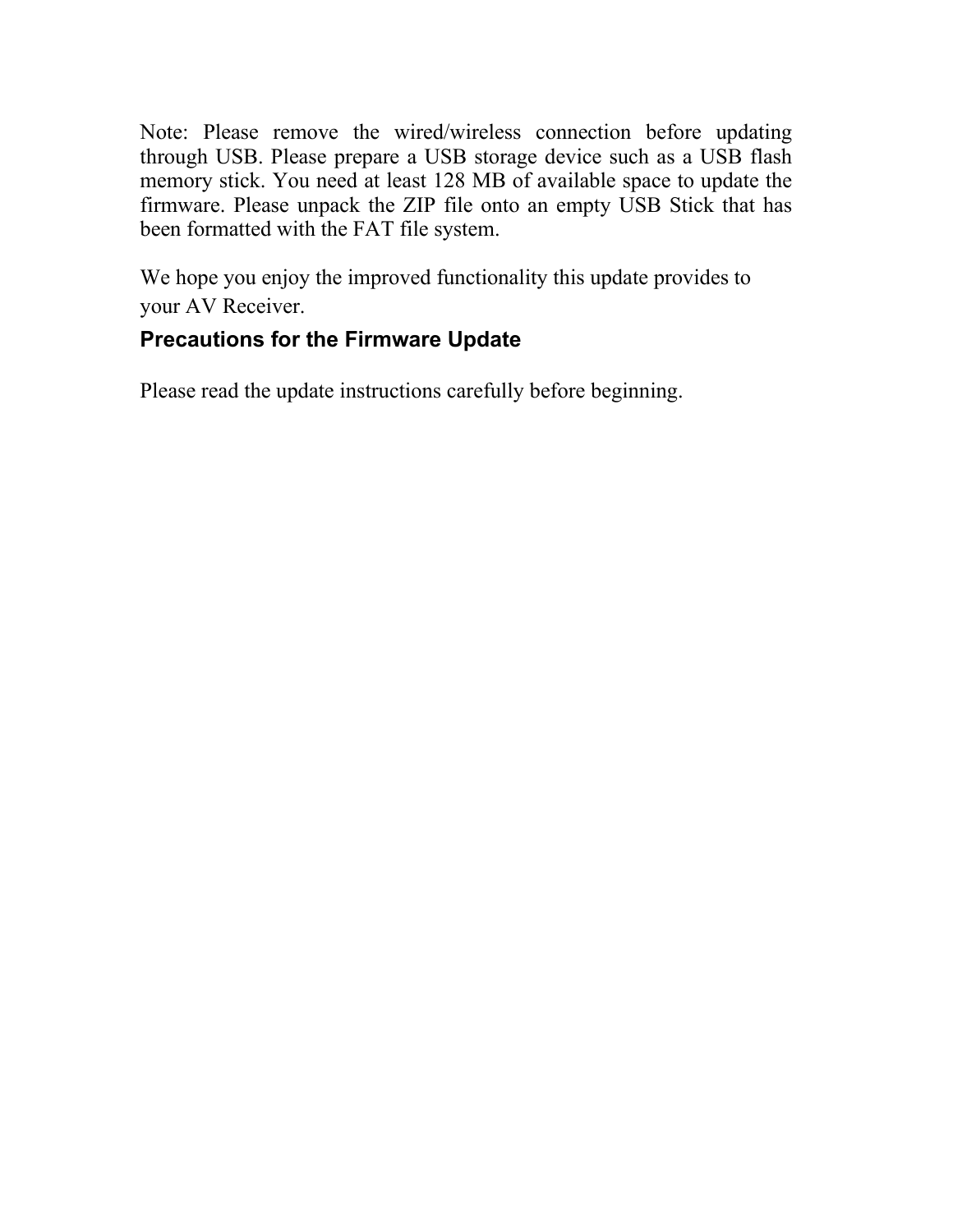The firmware update should take up to 30 minutes. Once the update begins, don't turn off the power supply to the A/V receiver until it is time to restart it.

Depending on the conditions of the network, a firmware update via a network may take more than one hour or even fail to finish. If the update is not completed within two hours, turn off the power supply by pushing the ON/STANDBY button and then try updating again from the beginning.

Updating the firmware and adjusting the settings will be done automatically, but may take some time to complete. Please follow the procedures as instructed when you update. Note that the update may fail, or cause problems for your A/V receiver, if you do any of the following:

- Pull out the A/V receiver's power cord;
- Interrupt the power supply to the A/V receiver (e.g. if the breaker is tripped or if there is an electrical outage);
- Insert or remove the LAN cable from a device in your network when updating over a network;
- Insert or remove a USB memory device from the A/V receiver when updating via USB;
- Operate components connected to the A/V receiver via HDMI, such as a TV or a recording device.

If your A/V receiver is damaged for any of the reasons above,

an Onkyo service center will repair the unit for a fee.

If you see "No Update" on the front panel immediately after you have started the firmware update process, you have the latest firmware. In this case it is not necessary to do this update.

# How to prepare the USB Memory Device:

- 1. Download the zipped firmware update file and save to the Desktop of your computer
- 2. Right click on the file and select "Extract All" and place the extracted folder on the Desktop of your computer:

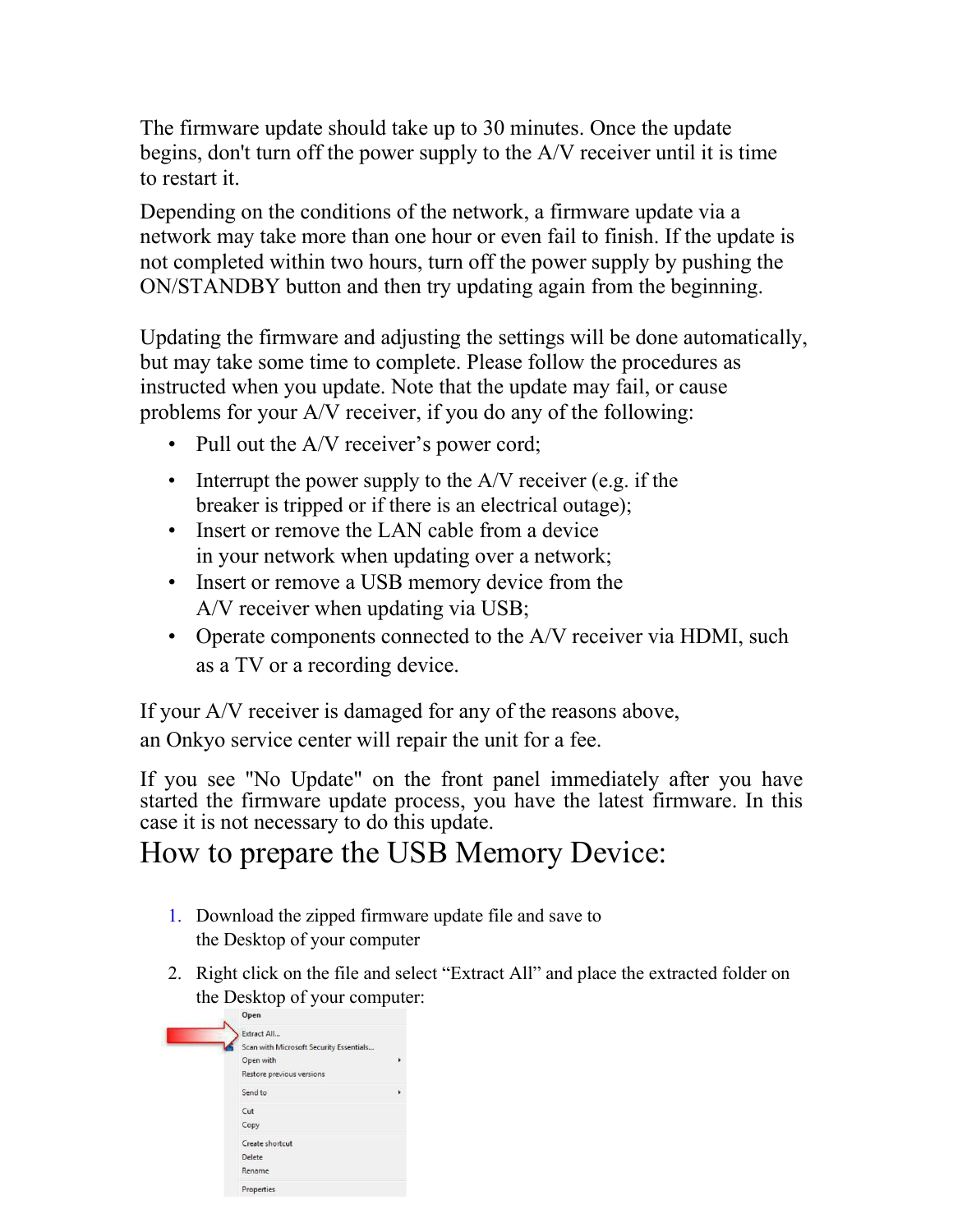

- 1. Connect the USB Memory Device to the USB port of your computer and copy the **contents of the unzipped/extracted folder** onto your USB Memory Device.
- 2. Safely eject the USB Memory Device from your computer.

# How to upgrade the firmware via USB:

- 1. Insert the USB Memory Device containing the software into the USB port of the receiver.
- 2. Turn on the receiver and select the SETUP input on the front panel, then select "7.Misc", press Enter, then "F/W Update" and press Enter, scroll down to select "Update via USB".
- 3. Press the "Enter" button on the front panel to begin the update.
- 4. Do not shut the unit off until "Complete" is shown on the front display. This will take up to 30 minutes.
- 5. Once the update has completed check the firmware version to confirm that the unit is fully up to date. If it is not, run the update again.

To check the firmware version, press the SETUP button on the front panel. Highlight "7.Misc" and press enter. Highlight "F/W Update" and press Enter. Scroll down to the Firmware Version number to verify the current installed version.